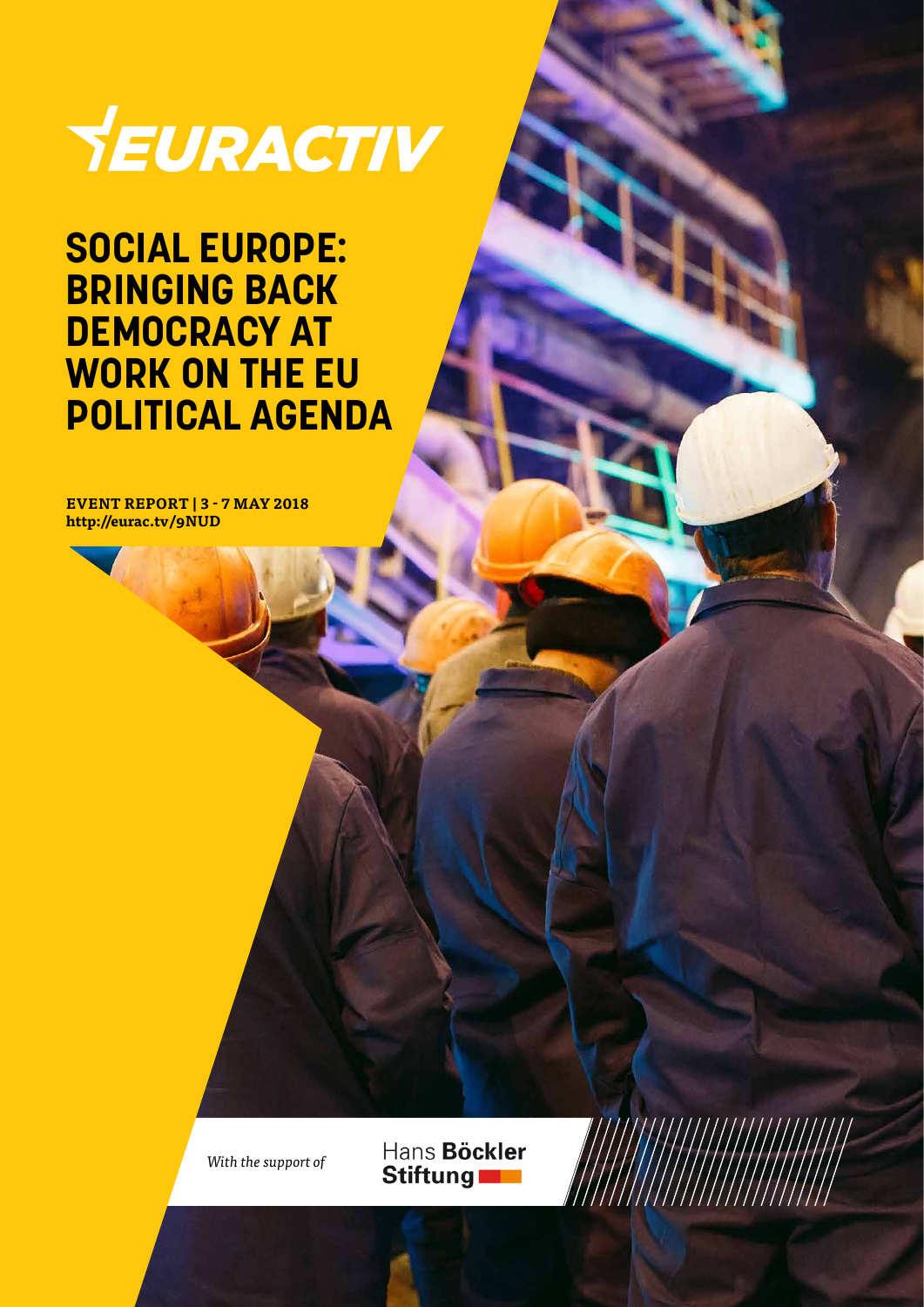# YEURACTIV

### **SOCIAL EUROPE: BRINGING BACK DEMOCRACY AT WORK ON THE EU POLITICAL AGENDA**

**EVENT REPORT | 3 - 7 MAY 2018 http://eurac.tv/9NUD**

*The global economy is undergoing major and irreversible changes, which raises the question as to how to ensure workers' voices are being heard and taken into account within EU-based companies.*

*The Hans Böckler Stiftung held a two-day symposium that addressed the challenges not only workers in Europe are facing but also the new EU-leaders who will emerge after the May 2019 elections:*

*How to protect and strengthen the capacity of workers and their representatives to influence strategic decisions within companies? How to improve workers' information, consultation and participation rights at the EU-level? What can and should the European Commission do?*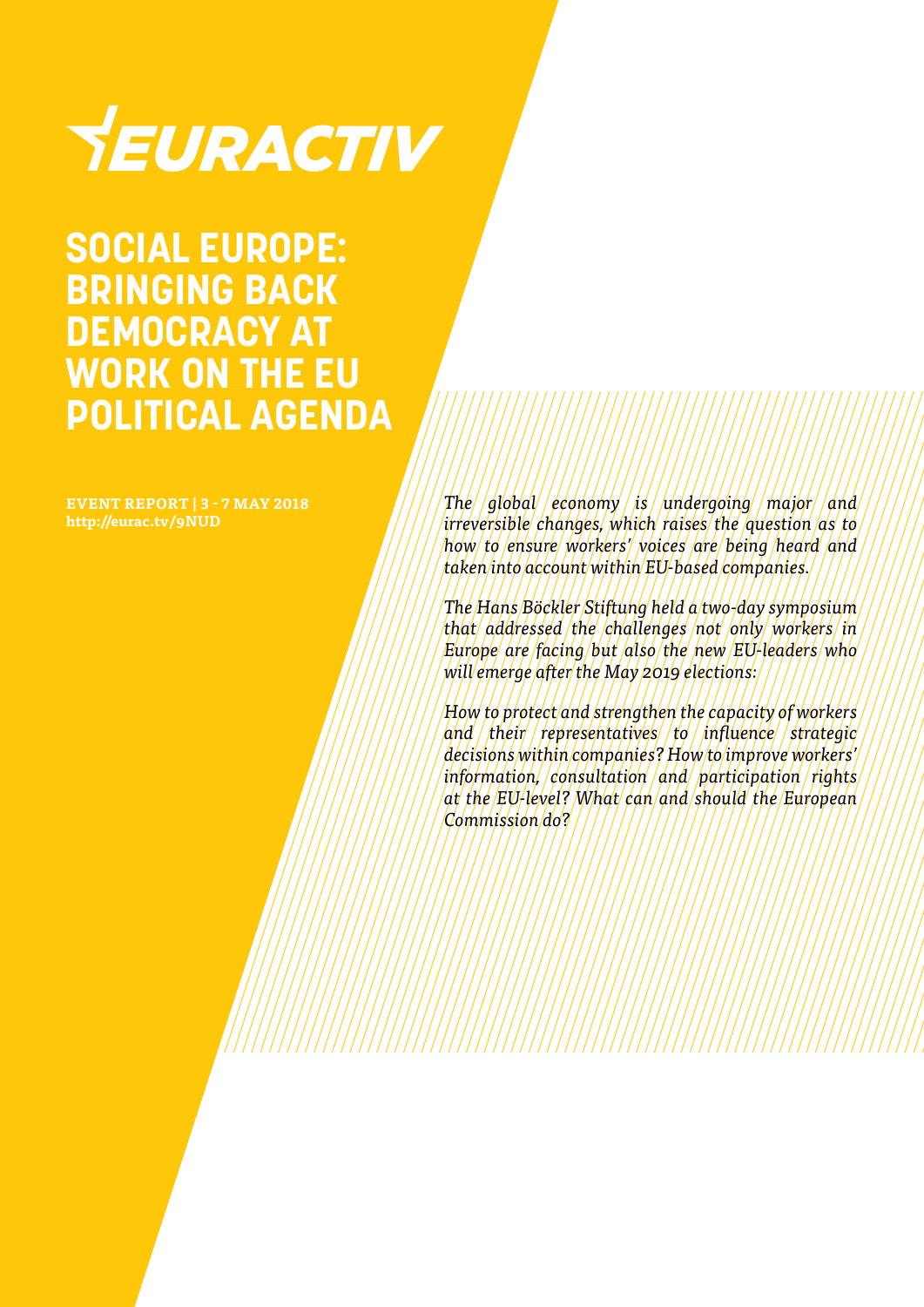### COMMONTS

**4**

**6**

**8**

**10**

Putting the social dimension on equal footing with the economy

EU must offer 'an agenda of hope', says Socialist leader Bullmann

Strengthening workers' voice, legal certainty for future Social Europe

European Dialogue 2018: Social Europe Strengthening Workers' Voice

WIIII.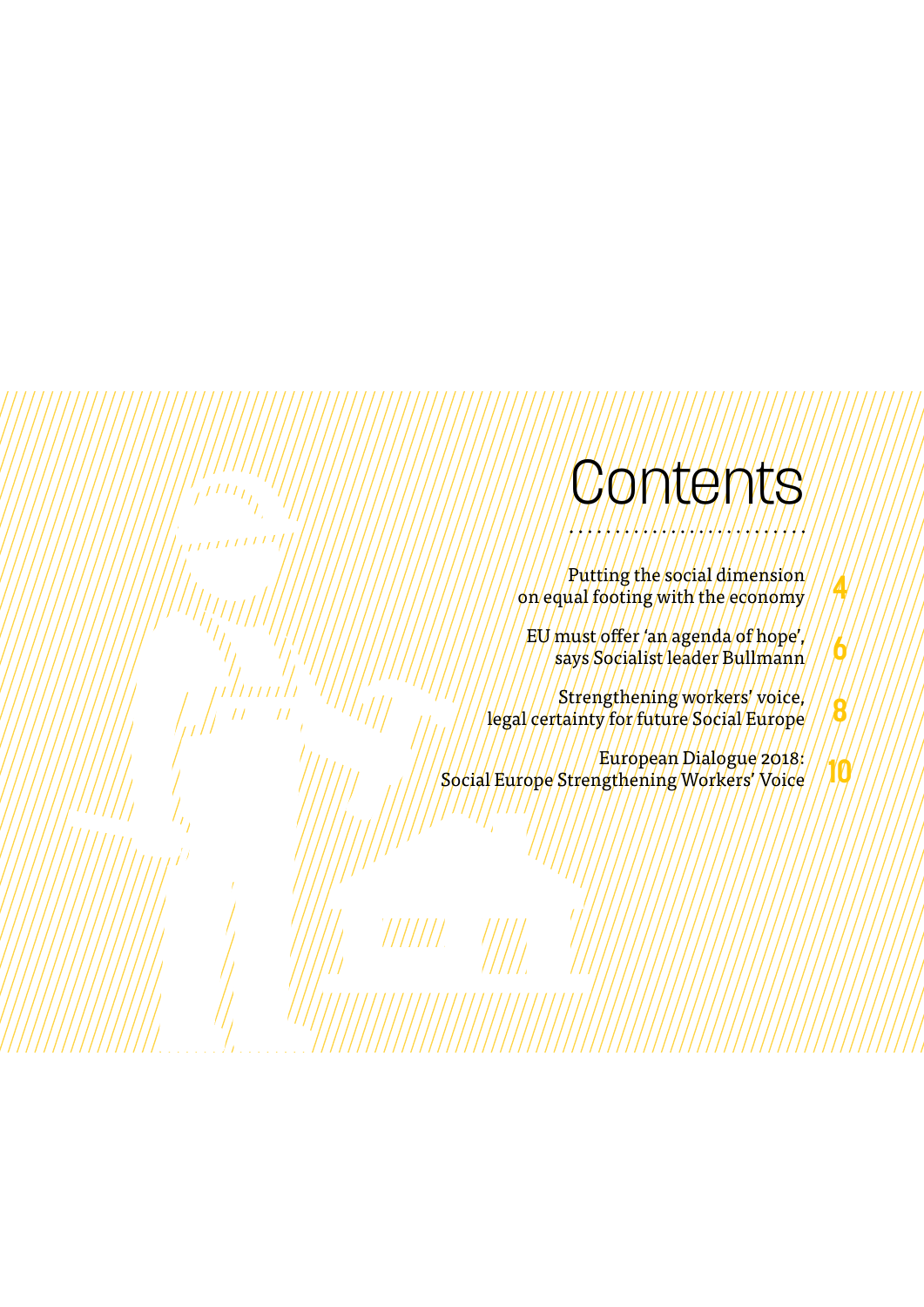## Putting the social dimension on equal footing with the economy

*B y C l a i r e S t a m | E U R A C T I V. c o m*



An improved EU legislation that<br>boosts workers' information,<br>consultation and participation boosts workers' information, consultation and participation rights will push social matters higher up on the EU political agenda, according to the participants of a symposium about workers held in Brussels on 26-27 April.

"There is a really intensive year for workers' rights that lies ahead of us and we are in the middle of it," MEP Evelyn Regner told the symposium, hosted by the Hans Böckler Foundation and the EU Trade Union Institute (ETUI). The event was dedicated to strengthening workers' voice.

'Workers' voice' refers to information, consultation, participation and co-determination rights in the workplace, in companies and in company supervisory and administrative boards.

Currently, workers representative have the right to seat in a company boardroom in 18 out of the 28 EU member states as well as in Norway.

"2018 is particularly important because it is the last chance to really deliver on workers' rights before the next European elections are held and the mandate of the European Commission expires [both in 2019]," Regner explained.

At stake, she explained, is "building a stronger social safety net we are entitled to expect from the European Union".

"A 'Europe that protects' is a nice motto. But it is not only about physical security and police reinforcement we are talking about. We are also talking about social safety. The two, security and social safety, go hand in hand. And citizens expect the EU to deliver on this issue," she said.

Given the current defiance of EU citizens towards European institutions, this might seem quite a challenging task.

This is why MEP and socialist leader Udo Bullmann called for action: "People want to see us fight. Only then will they identify with us, and only then can we really make a difference".

#### **WHAT IS THE ISSUE?**

"All opinion polls show that having a secured job, a good education and social fairness are the most important issues for European citizens", said Maria Jepsen from the European Trade Union Institute.

Yet, the European project has largely been focusing on economic development and on the EU internal market's legal framing to the detriment of the social dimension, underlined Peter Scherrer, European Trade Union Confederation (ETUC) Deputy General Secretary.

"A fair single market must deliver for both workers and businesses, not only for companies. Social and economic issues must be on equal footing, and more progress towards democracy at work is urgently needed," he said.

Which is why workers' participation and democracy at work should be put high on the European political agenda, much higher than it currently is, insisted Norbert Kluge, from the Hans Böckler Foundation.

But the challenge is big.

Anke Hassel from the Institute of Economic and Social Research within the Hans Böckler Foundation released new findings at the event, showing how powerful transnational companies have become.

"In 2015, 69 out of 100 largest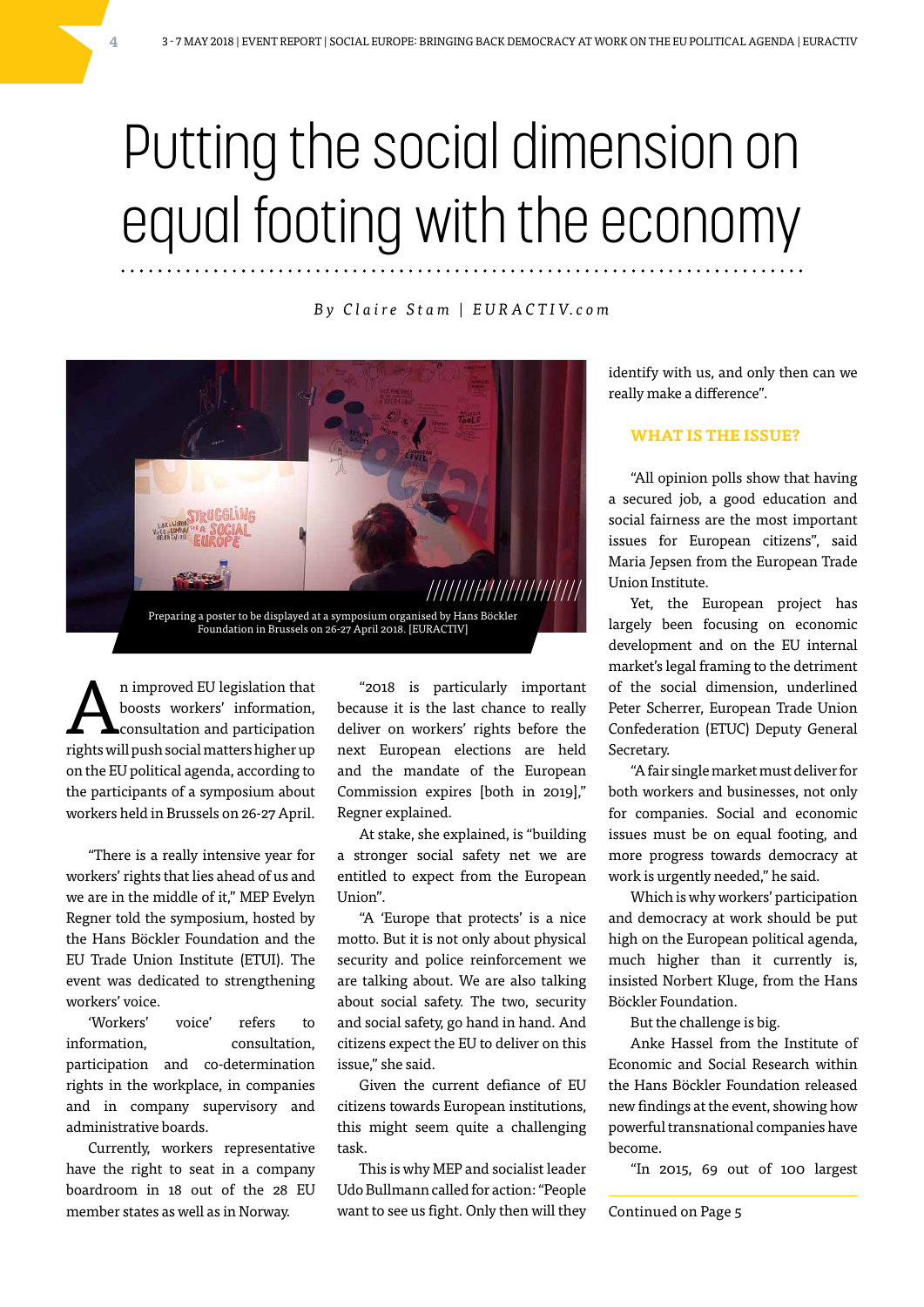#### Continued from Page 4

economic entities were companies. Walmart has higher revenues than the government of Spain and Apple has higher revenues than the government of Belgium," she said.

"Transnational companies have long become major political and economic actors in Europe and beyond," she continued, adding that the decisions the top managers of these companies are taking have a powerful impact on local communities and governments' tax base, as well as on social and environmental standards.

This is due to the entry of China, India and the former communist countries into the global trading system in the early 1990s, a move that has boosted globalisation extensively and contributed to the financialisation of the economy, she explained.

"Transnational companies shape globalisation. If globalisation is to be made fairer, transnational companies have to be better regulated and embedded into the societies where they operate," Hassel observed, adding that as a consequence, a better corporate governance fostering sustainable companies has to become a stronger concern amid European trade unions and other stakeholders.

#### **FOSTERING TAX JUSTICE**

In that regard, the European Commission has made a move in the right direction with the release on 25 April of its proposals for new company law rules, participants said.

But there is much room for improvement, they warned.

ETUC's Peter Scherrer said at a first glance the proposals on cross-border conversions seem to show a welcome change of direction in EU company law, "which until now has facilitated deregulation and regime shopping".

"The Commission aims to ensure that a company has genuine economic activity in the member state where it wants to relocate its registered office. The proposed Directive therefore offers a basis for discussion, meaning there is definitely space for improvement," Scherrer said.

"What is of very much importance to us, is that we get into the process where we can introduce amendments, where we can change the proposals. Some people say the glass is half full or half empty. I would say the glass is 1/3 full at the moment", he said.

The new proposals tackle the companies' mobility issue, that is, the possibility for a company to move to another member state without losing its legal personality or having to liquidate or renegotiate their business contracts beforehand.

The trade unions have been warning that if not properly regulated, this might result in abuse and unfair competition through artificial arrangements – for example via letterbox companies – in order for companies to avoid paying taxes, social contributions and comply with workers' rights.

"We are trying hard to prevent the use of letterbox companies", said Renate Nikolay, from the DG Justice at the European Commission but added:

"We have rules on cross-border mergers, but no regulation on crossborder divisions or cross-border conversions."

"So what we are offering with the new proposals is a balanced approach which enables businesses to take advantage of the single market while attaching to it a large number of safeguards beneficial to workers", Renate Nikolay said.

#### **CODETERMINATION, A BOOST FOR THE ECONOMY**

In the context of member state competing against one another on tax issues, Norbert Kluge from the Hans Böckler Foundation said Europe needs a new understanding of what competition really means.

And pushing codetermination at

the EU level is the way forward because it levels down the race to the bottom in tax avoidance and non-completion of workers' rights between member states, he added.

Codetermination is a specific regulation related to workers' rights and representation at companies' supervisory boards. It is also a characteristic of Germany's social and labour legislation.

The Hans Böckler Foundation explained that codetermination in Germany defines a set of rights that give employees the possibility of actively participating in the shaping of their working environment.

This includes legally stipulated company-internal agreements devised in conjunction with union contracts as well as informal determination possibilities that have arisen from codetermination practice.

The European Court of Justice has ruled that German codetermination conforms to EU law.

"Workers' participation and codetermination are not an obstacle to a productive and profitable economy, on the contrary, codetermination is an asset for EU countries," Norbert Kluge continued, citing the findings released by Anke Hassel. «The active participation of workers and their representatives not only contributes to employment stability but also boost the economy».

The study she conducted shows that member states like Sweden, Denmark, Germany and Austria, with strong workers' participation rights in companies and in administrations, have the best economic performances.

But the trade union community finds that workers' participation in the companies is still kept at a low level across the EU.

"We need better and more efficient control instruments to strengthen codetermination and workers' participation rights in Europe. There is much to do in the coming months," Peter Scherrer said.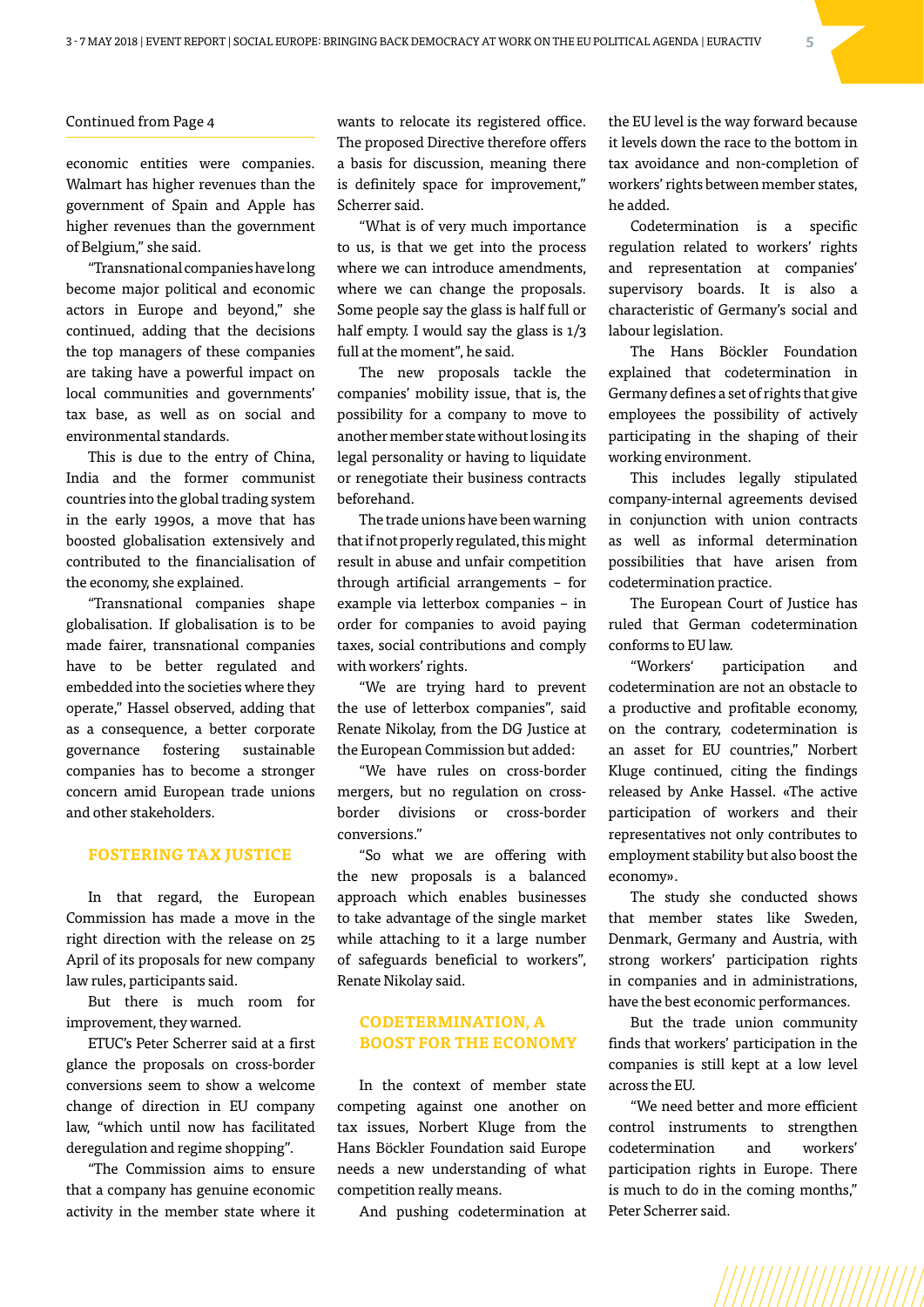#### INTERVIEW

# **EU must offer 'an agenda of hope',** says Socialist leader Bullmann

*B y C l a i r e S t a m | E U R A C T I V. c o m*



There is no alternative to the<br>European Union, but it needs<br>to offer an 'agenda of hope' European Union, but it needs to offer an 'agenda of hope' to Europeans, Udo Bullmann, MEP, the new leader of the Socialist and Democrat group, said in an interview with EURACTIV.

The next elections to the European Parliament are to be held in May 2019,

with far-right parties widely expected to build on their recent gains at national levels in Europe.

"What is the real reason behind the surge of populism in Europe? People fear to lose their jobs, they ask themselves if their kids will ever get a pension, they wonder about their social identities. All this is driven by fear which is the vehicle used by

right-wing parties in Europe", said Bullmann.

"We can answer these fears with a new and more accurate legal framework. And this agenda should be an agenda of hope," he added.

The popular German deputy was elected as leader of the European

Continued on Page 7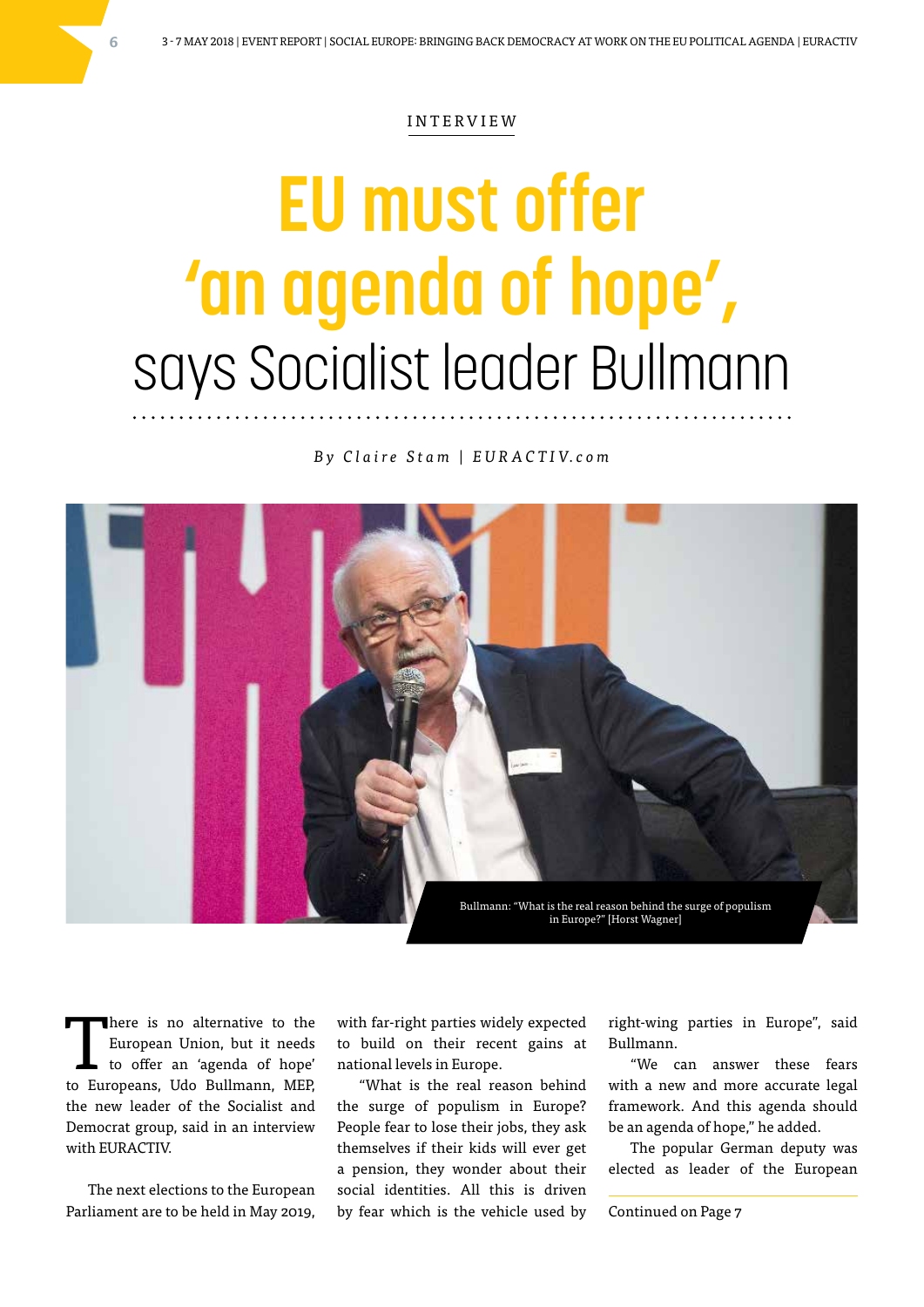#### Continued from Page 6

Parliament's second largest group in March, but faces a challenge to maintain its influence in the next mandate.

However, he has long been critical of the direction of the Juncker commission and its predecessor run by Jose Manuel Barroso.

#### **NO ALTERNATIVE TO EUROPE**

"We have always called for the European Commission to take the concerns and the needs of the European citizens seriously and to make sure the benefits of the European Union do actually reach them," Bullmann continued, adding that the EU executive "could have done more these past years in that regard, given its mandate will soon end."

Bullman pointed to the need to better address the conflicts and challenges facing Europe at home and abroad.

"Migration, north-south conflicts, climate warming, environmental disasters, diminishing of natural resources, political participation are some of the challenges Europe is currently facing. And the question is how the European Union should act to tackle them."

"Because, there is no alternative to the European Union of course. It has to come up with the proper answers," he stressed.

#### **SUSTAINABILITY SHIFT**

"Where can the European Union look at to get inspired? At the United States of America, with their radical, liberal economic model? At China, a giant looming at the horizon, where human rights do not count much and where there is little civic participation in the political processes," the MEP asked.

"When people from abroad look

at us, they feel we have enough tools in our hands to strengthen the transformational shift to a more sustainable and social-oriented economic order," said Bullmann.

In fact, the European Commission that will emerge after the European elections will have to use them in order to orientate its politics anew if it wants to answer citizens' fears, he stressed.

To do this, it should also orientate its actions towards meeting the Sustainable Development Goals agreed by the United Nation, a range of policy targets aimed at eradicating poverty, environmental protection and improving health, with a view to meeting the 2030 deadline, he said.

"The 17 goals reflect a deeply humane and profoundly democratic programme. They make it very clear that we have to take an holistic approach and use horizontal thinking in our political processes. Only in doing so will we be able to save our world and make sure our future will be socially fair and economically viable," he said.

"The European Commission is at the forefront to implement this agenda, of which we saw so little these past years," he added.

#### **BREAKING THE SILOS**

Within the European Parliament, the S&D group has been actively working on defining this new agenda, said Bullmann.

"In my group, we have engaged in the last 12 months what I would almost call a revolution, that is, in changing radically the way we work and address the different political issues".

"Budget, environment, digitalization, migration, climate change, all the problems we are facing now are linked to one another, you just cannot only address one aspect of the problem and ignore the others," the MEP said.

"This means we shouldn't talk about economics without talking environment. At the same time, we have to be careful we are not addressing environmental issues in a way that only an elite can afford an unpolluted and safe environment," he warned.

"We have to make sure that citizens who live at the cities' outskirts, thus being particularly exposed to diesel fumes, or those unable to pay for organic food simply because they cannot afford to, that they to are granted access to a better and safer environment," Bullmann insisted.

"Because we see Europe and the world going through major transformations, we, as politicians, cannot bring only one answer to solve one problem. Let's break out the silos and integrate an holistic approach, otherwise we will not succeed."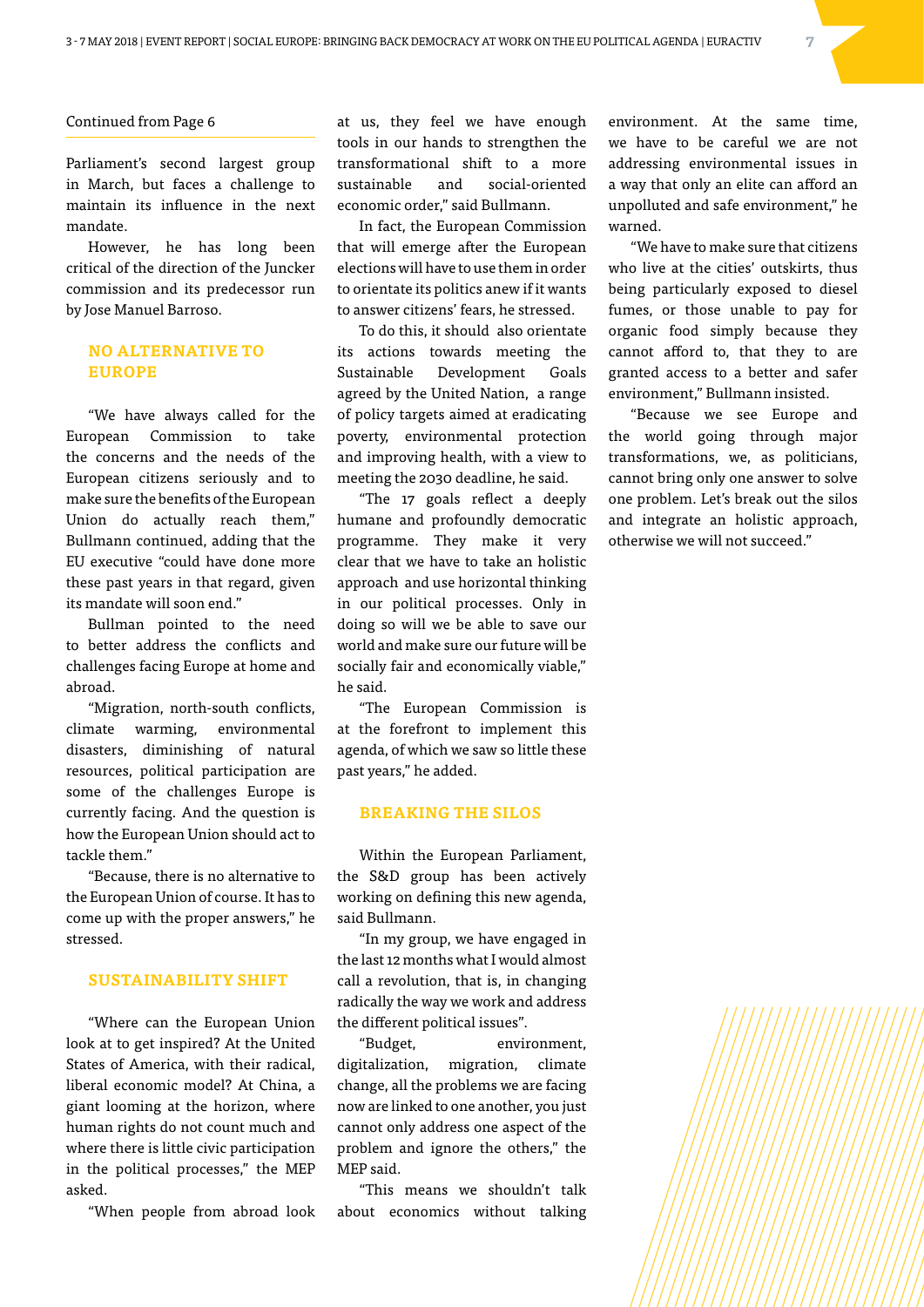#### OPINION

*DISCLAIMER: All opinions in this column reflect the views of the author(s), not of EURACTIV.COM Ltd.*

## Strengthening workers' voice, legal certainty for future Social Europe

#### *By Norbert Kluge | Hans Boeckler Foundation*



vital social democracy will play a decisive role in shaping the future of the European Union. The goal of a united Europe, contractually agreed by all EU member states, is to promote participatory democracy, writes Norbert Kluge.

*Norbert Kluge is the director of the Institute for co-determination and corporate governance of the Hans Boeckler Foundation.*

The fundamental right to information and consultation makes workers in Europe also citizens in the workplace (Article 27 of the EU Charter of Fundamental Rights as part of the EU Treaties).

In places where nobody knows the future of work and business in the digital age, the external framework conditions have to create an eye-toeye-level between those involved in the economy.

The right to participate in the fair design of the social market economy will shape the future of Europe. Otherwise, employers will be tailoring flexibility in their own interests, while European workers will be required to give their last shirt off their back for it.

Social Europe is a long way off because the dynamic of growing social inequality remains unbroken. Large transnational companies are regarded

as accelerators of the dynamics of injustice.

They "optimise" nation-state laws and obligations of all kinds (taxation, consumer protection, environmental protection, liability, co-determination, "money laundering") via so-called company engineering. And no new binding frameworks imposed on them are in sight at international level.

On the contrary, experience shows that companies skilfully and regularly avoid the binding representation of employees' interests. Such practices must be put on a socio-political leash.

Co-determination, as practised successfully in large companies based in Germany until today, is a good reference for how it can be done the other way. But not only in Germany, the participation of employees at the top of companies works.

In 18 out of 28 EU member states, employees have a statutory right to say and can vote on boards or supervisory boards, our research shows. This kind of "worker's voice" creates better working conditions – and it is also one of the few hurdles left today that prevents companies from being wholly exposed to the return of financial investors interests.

Sustainable companies need well-qualified workers. This is their international competitive advantage,

Continued on Page 9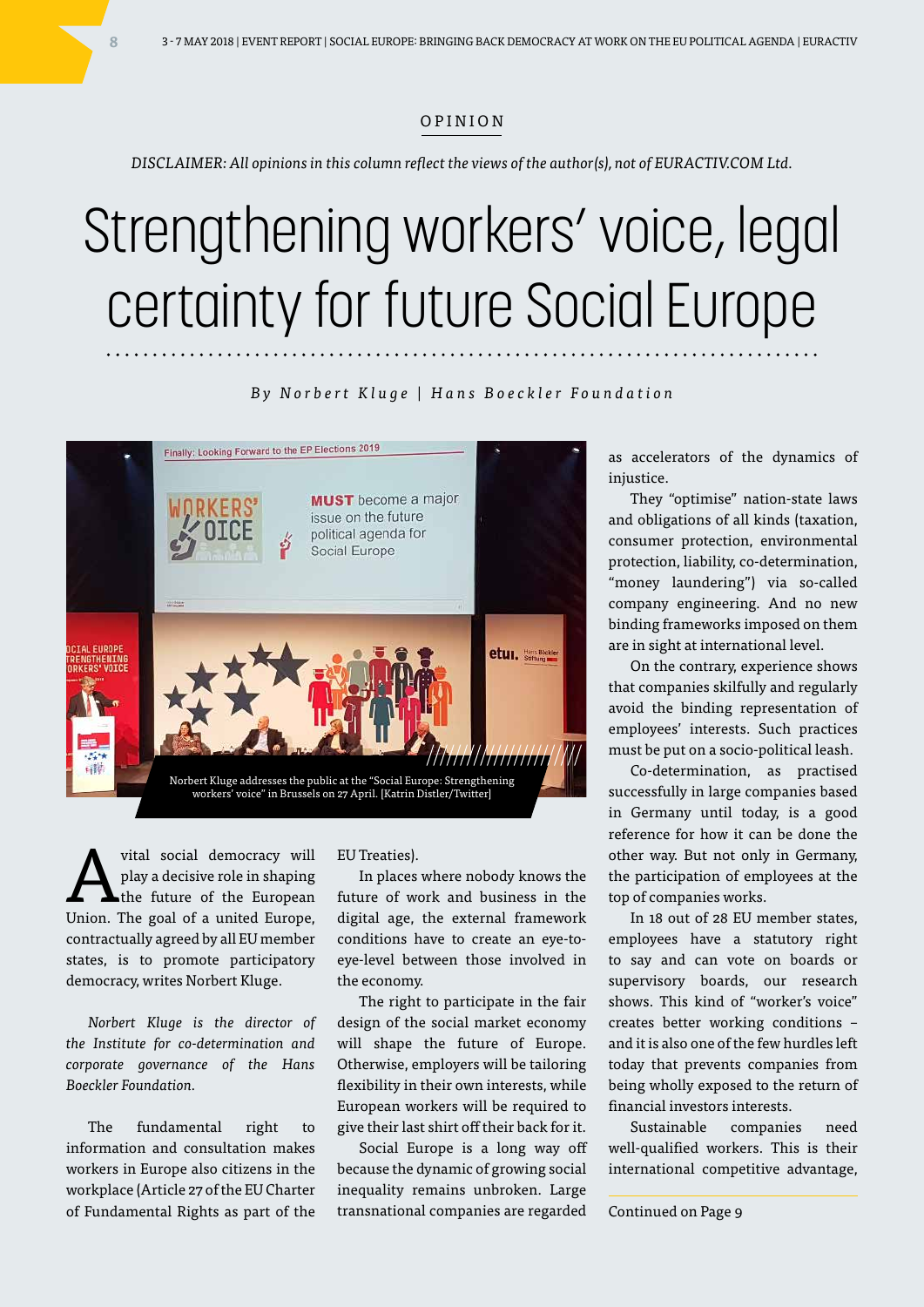#### Continued from Page 8

as shown by their economic success worldwide. But workers want futureproof jobs and locations in Europe; this integrates companies in Europe in social terms as well.

"Worker's Voice" at the top of companies makes them internationally unique and competitive. Social cohesion (as measured by the so-called GINI coefficient) is the highest in those EU member states where various elements of worker participation such as union loyalty, high coverage through collective agreements, strong employee rights at company level and employee participation have a positive impact on each other.

This has been demonstrated for years by the Worker's Participation Index, which is prepared annually by the ETUI for the "Benchmarking Working Europe Report."

There are therefore good and realistic reasons to include codetermination as a standard in European company law. This standard needs to be part of every electoral programme of all democratic and pro-European parties that are to compete in the European parliamentary elections in spring 2019.

We must succeed in bringing the topic into the work programme of the next European Commission after the spring 2019 European elections. If we do not succeed, it will hardly play a role in the next five years. Another step backwards for Social Europe is looming!

The European Dialogue 2018, organised by the Hans-Böckler-Foundation and the European Trade Union Institute (ETUI), marks the beginning of a new debate on European participation. The task of national and European policy must therefore be to enrich the rules of the internal market with workers' rights to information, consultation and participation in company decisions.

It is the unanimous objective of the

unions in the European Trade Union Confederation (ETUC) to introduce minimum standards in European company law. National differences can be described as "functional equivalents" and thus become comparable in their effects. Thus, management decisions can be related to a social discourse.

National differences in industrial relations can be accepted without being institutionally adapted at crossborder level. The Böckler Foundation's expert group "Worker's Voice in European Corporate Governance" introduced this new approach to the discussion on the occasion of the European Discussion 2018.

There are increasing signs that this approach is heard in European politics.

With its Company Mobility Package, the European Commission wants to make the potential of digitalisation for cross-border corporate mobility in the EU internal market easier to exploit. Today's unregulated relocation of companies' headquarters across European borders should thus be given a legal framework.

The European Commission wants companies to account for the economic reasons that motivated them to change under company law. In particular, the company will report on how this decision will affect employment and co-determination.

We will measure the suitability of the proposals primarily by whether it is possible to put a stop to the dreadful situation of transforming operating companies into pure letterbox companies in inner-European tax havens.

Unfortunately, the Commission has with its legislative proposal failed to introduce a European minimum standard for co-determination into European company law.

Nonetheless, the proposal shows that it is concerned about the protection of workers' rights. For example, there are several regulations to safeguard previously existing employee rights for a limited period of time. According to initial trade union assessments, this attempt is not sufficient, though.

However, this is no reason for rejection because in the subsequent legislative procedure, especially in the EU Parliament, there is room and opportunity for improvement.

The EU Company Mobility Package will definitely not provide special protection for German codetermination. Instead of applying legal regulations, the involvement of employees at the top of the company would have to be renegotiated on a case-by-case basis, as is already the case for European Companies (Societas Europea, SE).

However, it can be seen today how companies are evading German codetermination and the application of European law. Therefore, in order to maintain co-determination in Germany, German politicians must first of all do their own homework.

Even though the proposal from Brussels includes a range of measures, Europe now must show that it wants to be more than a mere single market. "Worker's Voice for Good Corporate Governance" works socio-politically as driver of active social inclusion and welfare statehood.

The EU internal market does not just belong to capital owners, institutional investors and entrepreneurs. We need a paradigm shift in European company law:

Companies and their investors must be legally bound to build longterm and sustainable prospects, with a future for jobs, locations and the environment – in order to be internationally competitive. That is the point!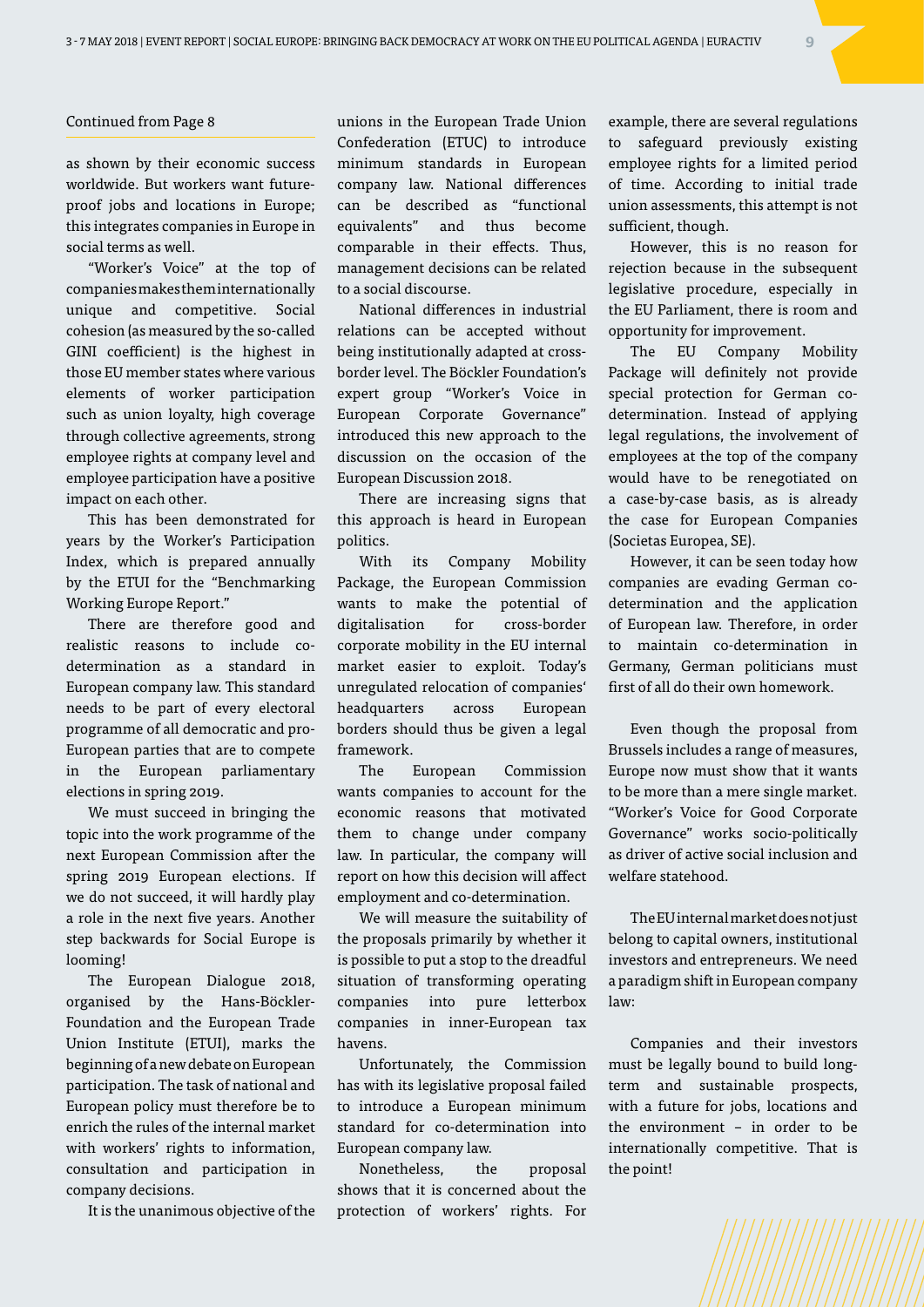#### VIDEO

# European Dialogue 2018: **Social Europe Strengthening Workers' Voice**

*By Malte Ketelsen | Hans Boeckler Foundation*



 $\mathbf{18}^{\text{out of 28 EU countries have}}$  to a say for employees in the a legally guaranteed right to a say for employees in the management and supervisory boards of companies.

This adds to employee participation via collective agreements. This worker's voice is part of a democratic Europe. Securing and strengthening it is supposed to increase the acceptance of the EU.

The question is: Is the worker's voice currently experiencing tailor headwinds from Brussels? And more specifically: How to assess and evaluate the EU Commission's new proposal for company law reforms?

This was the subject of the European dialogue 2018 organised by the Hans Böckler Foundation and the European Trade Union Institute on 26 and 27 April.

Learn more: https://www.boeckler. de/veranstaltung\_112098.htm